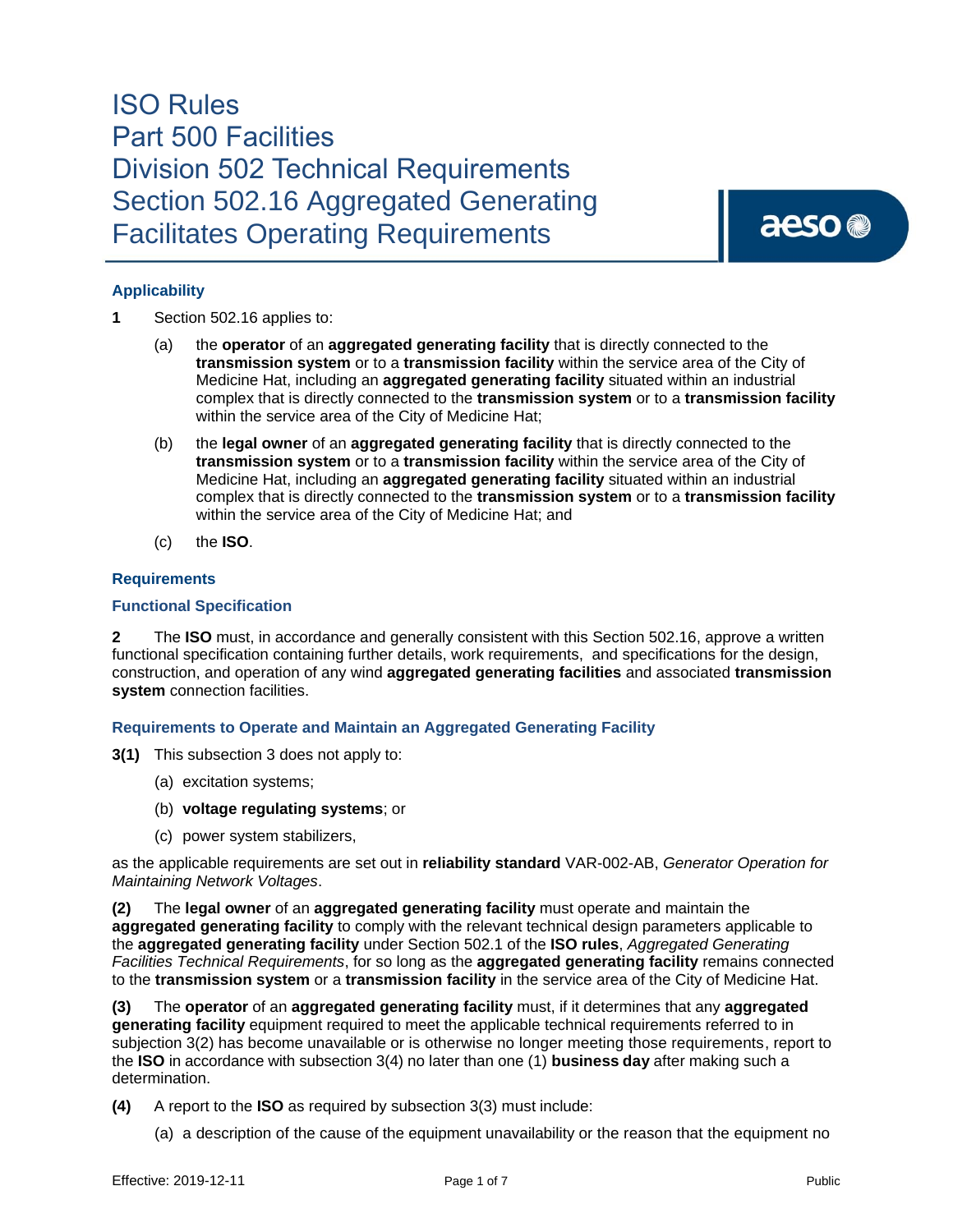aeso<sup>®</sup>

longer meets the applicable technical design requirements;

- (b) a plan to address the problem, including testing; and
- (c) the expected date and time when the equipment will be repaired.

**(5)** The **operator** of an **aggregated generating facility** must, if the **aggregated generating facility**  equipment is not repaired by the expected date and time provided in the report described in subsection 3(4)(c), report to the **ISO** no later than one (1) **business day** after the original expected date and time of the reason why the **aggregated generating facility** equipment was not repaired at the expected date and time, and provide the **ISO** with a revised date and time for repair.

**(6)** The **operator** of an **aggregated generating facility** must report to the **ISO** no later than one (1) **business day** after the equipment described in subsection 3(3) has been repaired.

**(7)** If the **ISO** provides written notice to the **legal owner** of an **aggregated generating facility** detailing evidence that the observed performance of the **aggregated generating facility** is not consistent with any of the applicable technical requirements, the **legal owner** must submit to the **ISO** a written report, in accordance with subsection 13, demonstrating that the **aggregated generating facility** is capable of meeting those requirements.

**(8)** The **legal owner** must submit a report pursuant to subsection 3(7) no later than sixty (60) **business days** after receipt of the **ISO**'s written notice.

**(9)** Notwithstanding subsection 3(8), the **legal owner** of an **aggregated generating facility** is not required to provide the report if, between the date the **ISO** delivers the written notice and the deadline date for the submission of the report:

- (a) the **legal owner** demonstrates to the satisfaction of the **ISO** that the lack of consistency described in subsection 3(7) was caused by equipment problems for the **aggregated generating facility** that the **legal owner** corrected prior to the deadline date for the submission of the report; and
- (b) the **ISO** provides written notice to the **legal owner** that the report is not required.

### **Requirements for Governor System**

**4** Subject to subsection 3, the **operator** of an **aggregated generating facility** must, if the **aggregated generating facility** is equipped with a **governor system**, only operate the **aggregated generating facility** with the **governor system** in service, in droop mode, and free to respond to frequency changes.

### **Requirements for Operation at Maximum Authorized Real Power**

**5(1)** The **operator** of an **aggregated generating facility** must not operate the **aggregated generating facility** above the **maximum authorized real power** provided to the **ISO** in accordance with Section 502.1 of the **ISO rules**, *Aggregated Generating Facilities Technical Requirements*.

**(2)** Notwithstanding subsection 5(1), the **ISO** may, during supply shortfall events, request that the **operator** of an **aggregated generating facility** operate above the **maximum authorized real power** of the **aggregated generating facility**.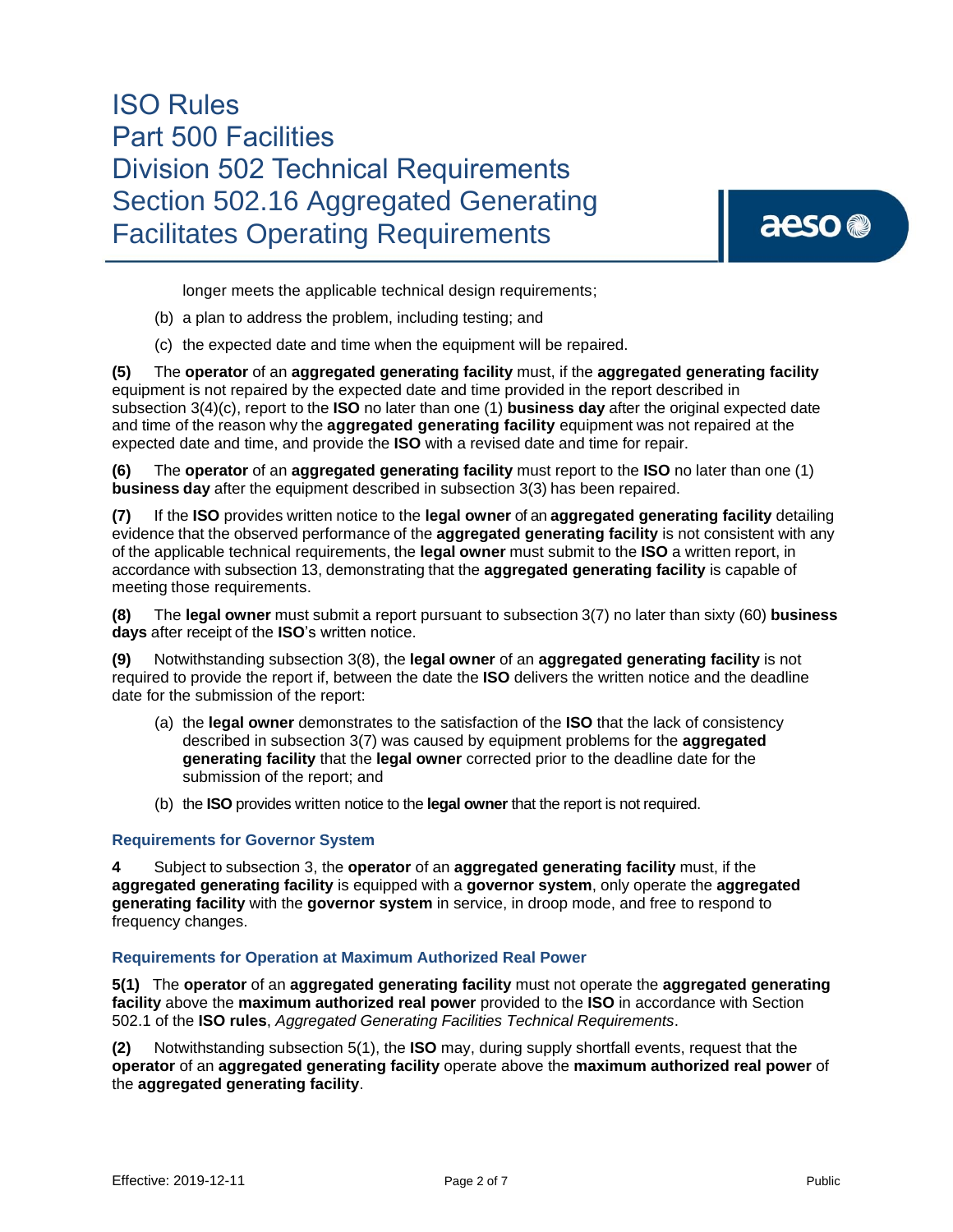**(3)** The **ISO** must, when the additional **real power** referred to in subsection 5(2) is no longer required, notify the **operator** of the **aggregated generating facility** to return the **aggregated generating facility** to a value at or below the **maximum authorized real power**.

### **Operating Requirements for the Synchrophasor Measurement and Sequence of Event Devices**

**6** The **legal owner** of an **aggregated generating facility** must retain any available synchrophasor measurements and sequence of event records for a minimum period of one (1) calendar year.

### **Operating Data Requests**

**7(1)** The **ISO** may request, by way of written notice, operating data from the **legal owner** of an **aggregated generating facility**.

- **(2)** The **legal owner** of an **aggregated generating facility** must:
	- (a) submit the operating data requested by the **ISO**, if available, no later than five (5) **business days** after receipt of the notice set out in subsection 7(1); or
	- (b) if the operating data requested by the **ISO** is not available, advise the **ISO** in writing no later than five (5) **business days** after receipt of the notice set out in subsection 7(1).

### **Reactive Current Compensation Setting**

**8(1)** The **ISO** must provide the **legal owner** of an **aggregated generating facility** with one hundred and eighty (180) **days**' notice in writing that a change to the reactive current compensation settings of the **aggregated generating facility** is required.

**(2)** The **legal owner** of an **aggregated generating facility** that is equipped with reactive current compensation settings must, upon receiving a notice in writing from the **ISO** referenced in subsection 8(1):

- (a) make a change to the reactive current compensation settings of the **aggregated generating facility** on or before the date specified by the **ISO**; and
- (b) provide written confirmation to the **ISO** that it has done so.

(3) The **legal owner** of an **aggregated generating facility** that is not equipped with reactive current compensation settings must, upon receiving a notice in writing from the **ISO** referenced in subsection 8(1), advise the **ISO** in writing that it is not equipped with such settings on or before the date specified by the **ISO**.

### **Testing Applicability**

**9** The following subsections 10 and 11 are only applicable to the **legal owner** of an **aggregated generating facility** that has a **maximum authorized real power** equal to or greater than 9 MW.

### **Baseline Testing**

**10(1)** The **legal owner** of an **aggregated generating facility** must perform baseline testing, including model validation, in accordance with subsection 10(2), to validate the following **aggregated generating facility** models as applicable to the technology used in the **aggregated generating facility**:

- (a) generator or convertor;
- (b) **excitation system** including the: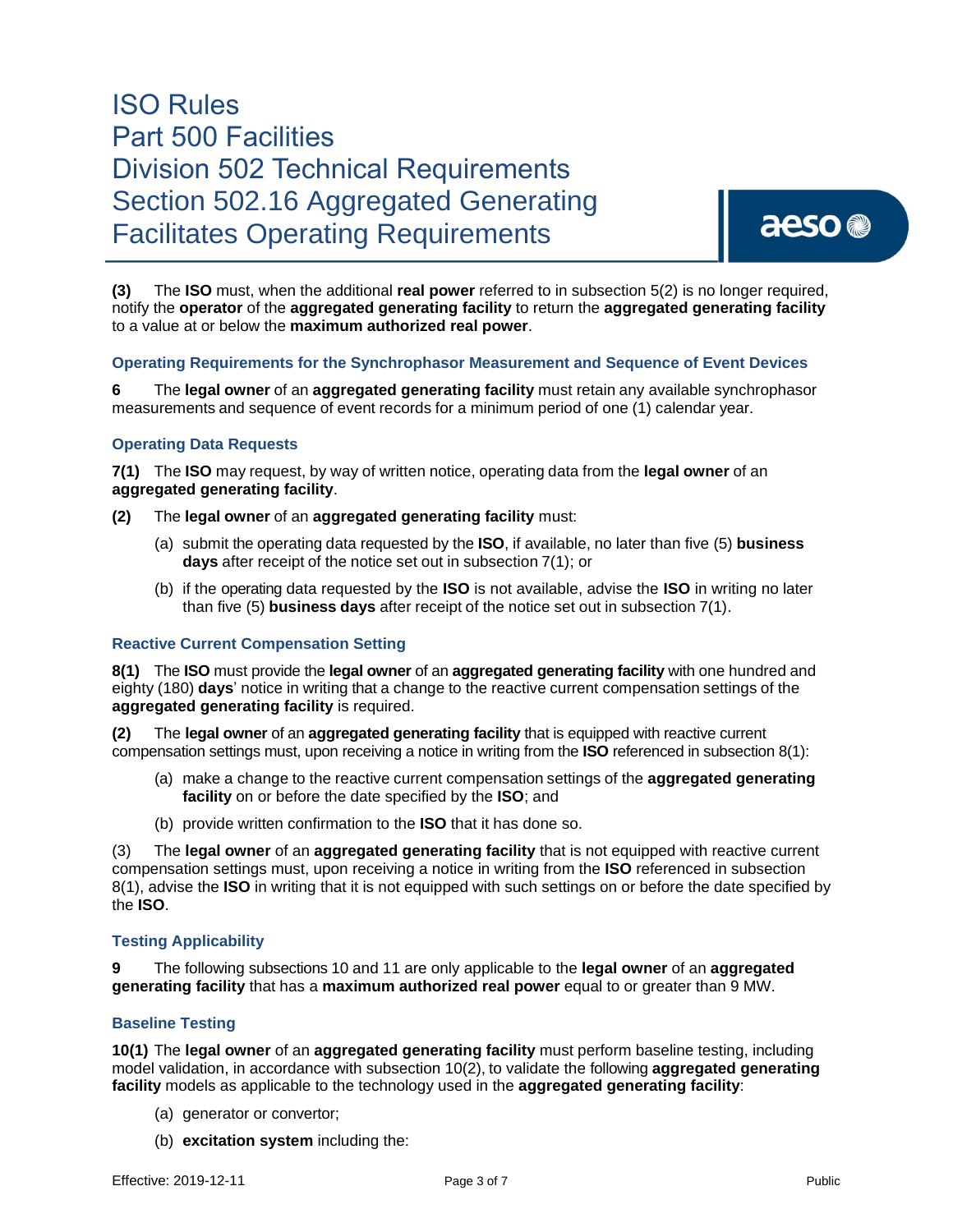

- (i) **voltage regulating system** or **automatic voltage regulator** in voltage control mode; and
- (ii) **reactive power** resources;
- (c) power system stabilizer for an **aggregated generating facility** equipped with a power system stabilizer;
- (d) turbine-**governor system** or **real power** controller; and
- (e) other **aggregated generating facility** models as the **ISO** requests.

**(2)** The **legal owner** of an **aggregated generating facility** must perform baseline testing when any modification is made that changes the modelled behaviour of the **aggregated generating facility** with respect to the **transmission facilities**.

**(3)** The **legal owner** of an **aggregated generating facility** is only required to perform testing on those portions of the models that are affected by the modifications described in subsection 10(2).

**(4)** The **legal owner** of an **aggregated generating facility** must perform **reactive power** verification, in accordance with subsection 12 as part of the baseline testing.

**(5)** The results of the baseline testing performed pursuant to subsection 10(2) must be reported to the **ISO** in accordance with subsection 13.

### **Model Revalidation Testing**

**11(1)** The **legal owner** of an **aggregated generating facility** must, for each model referenced in subsection 11(2) and as applicable to the technology used in the **aggregated generating facility**, perform model revalidation testing no later than five (5) calendar years from the date of the most recently completed baseline testing or model revalidation testing.

- **(2)** Model revalidation testing must consist of the following **aggregated generating facility** models:
	- (a) **excitation system** including the **voltage regulating system** or **automatic voltage regulator**  in voltage control mode;
	- (b) power system stabilizer for an **aggregated generating facility** equipped with a power system stabilizer; and
	- (c) turbine-**governor system** or **real power** controller.

**(3)** Where the **ISO** provides written notice to the **legal owner** of an **aggregated generating facility**  stating that the modelled response of the **aggregated generating facility** is not consistent with the observed response, the **legal owner** must perform model revalidation testing of the **aggregated generating facility** in accordance with subsection 11(2).

**(4)** The **legal owner** of an **aggregated generating facility** must provide to the **ISO** the written results of any model revalidation testing no later than sixty (60) **business days** after receipt of the notice described in subsection 11(3).

**(5)** Notwithstanding subsection 11(4), the **legal owner** of an **aggregated generating facility** is not required to perform the revalidation testing if, between the date the **ISO** delivers the written notice and the deadline date for the submission of model revalidation testing results: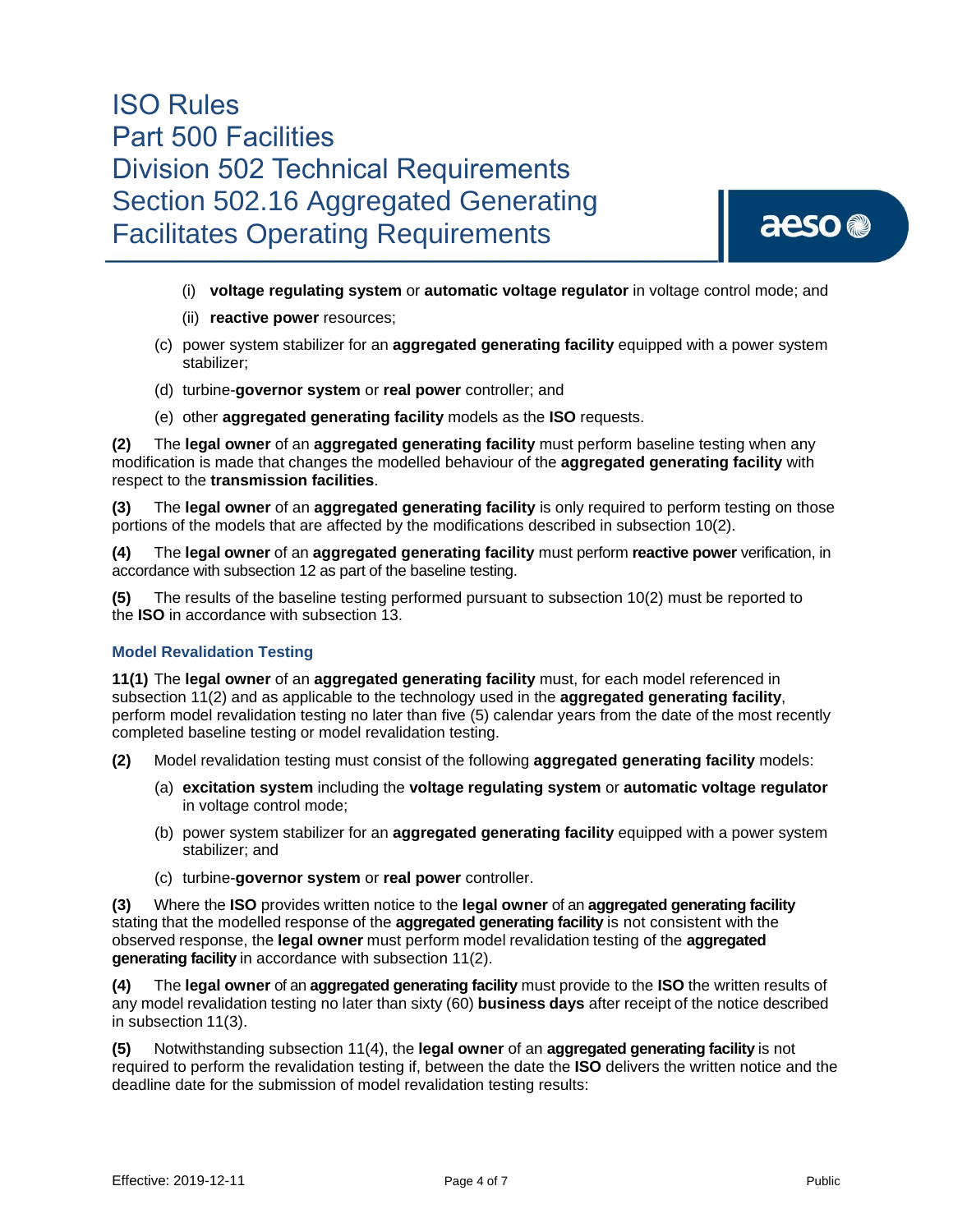aeso<sup>®</sup>

- (a) the **legal owner** demonstrates to the satisfaction of the **ISO** that the lack of consistency described in subsection 11(3) was caused by equipment problems for the **aggregated generating facility** that the **legal owner** corrected prior to the revalidation testing date; and
- (b) the **ISO** provides written notice to the **legal owner** that the revalidation testing results are not required.
- **(6)** Notwithstanding subsection 11(1):
	- (a) the **legal owner** may make a request in writing to the **ISO** for a deferral of model validation testing for no more than one (1) year, if within that year there is a planned change to equipment; and
	- (b) the **ISO** must reply in writing within sixty (60) **business days** of receiving such a request.

**(7)** The results of any model revalidation testing performed pursuant to subsections 11(1) and 11(3) must be reported to the **ISO** in accordance with the requirements of subsection 13.

### **Reactive Power Verification Testing**

**12(1)** The **legal owner** of an **aggregated generating facility** must, subject to subsection 12(3), perform **reactive power** verification testing of the **aggregated generating facility** at the **maximum authorized real power** for the **aggregated generating facility** at regular intervals no later than five (5) calendar years from the date of the prior **reactive power** verification or re-verification testing.

**(2)** The **reactive power** verification testing for the **aggregated generating facility** for the **maximum authorized real power** must achieve:

- (a) the **gross reactive power** at 0.90 lagging **power factor**; and
- (b) the **gross reactive power** at 0.95 leading **power factor**.

**(3)** The **legal owner** of an **aggregated generating facility** may test the **aggregated generating facility** at values other than the **maximum authorized real power**, but only if ambient conditions or **transmission system** limits do not allow the **aggregated generating facility** to achieve the **maximum authorized real power** or the **reactive power** requirements.

**(4)** Where the **ISO** provides written notice to the **legal owner** of an **aggregated generating facility** that the observed response of the **aggregated generating facility** is not consistent with the **reactive power** requirements for that **aggregated generating facility**, the **legal owner** must perform **reactive power** re-verification testing in accordance with subsection 12(2).

**(5)** Subject to the exception in subsection 12(6), the **legal owner** of an **aggregated generating facility**  must provide the **reactive power** re-verification testing results to the **ISO** no later than sixty (60) **business days** after receipt of the notice described in subsection 13(4).

**(6)** Notwithstanding subsection 12(5), the **legal owner** of an **aggregated generating facility** is not required to perform the **reactive power** re-verification testing if, between the date the **ISO** delivers the written notice and the deadline date for the submission of the testing results:

- (a) the **legal owner** demonstrates to the satisfaction of the **ISO** that the lack of consistency described in subsection 12(4) was caused by equipment problems for the **aggregated generating facility** that the **legal owner** corrected prior to the testing date; and
- (b) the **ISO** provides written notice to the **legal owner** that the report is not required.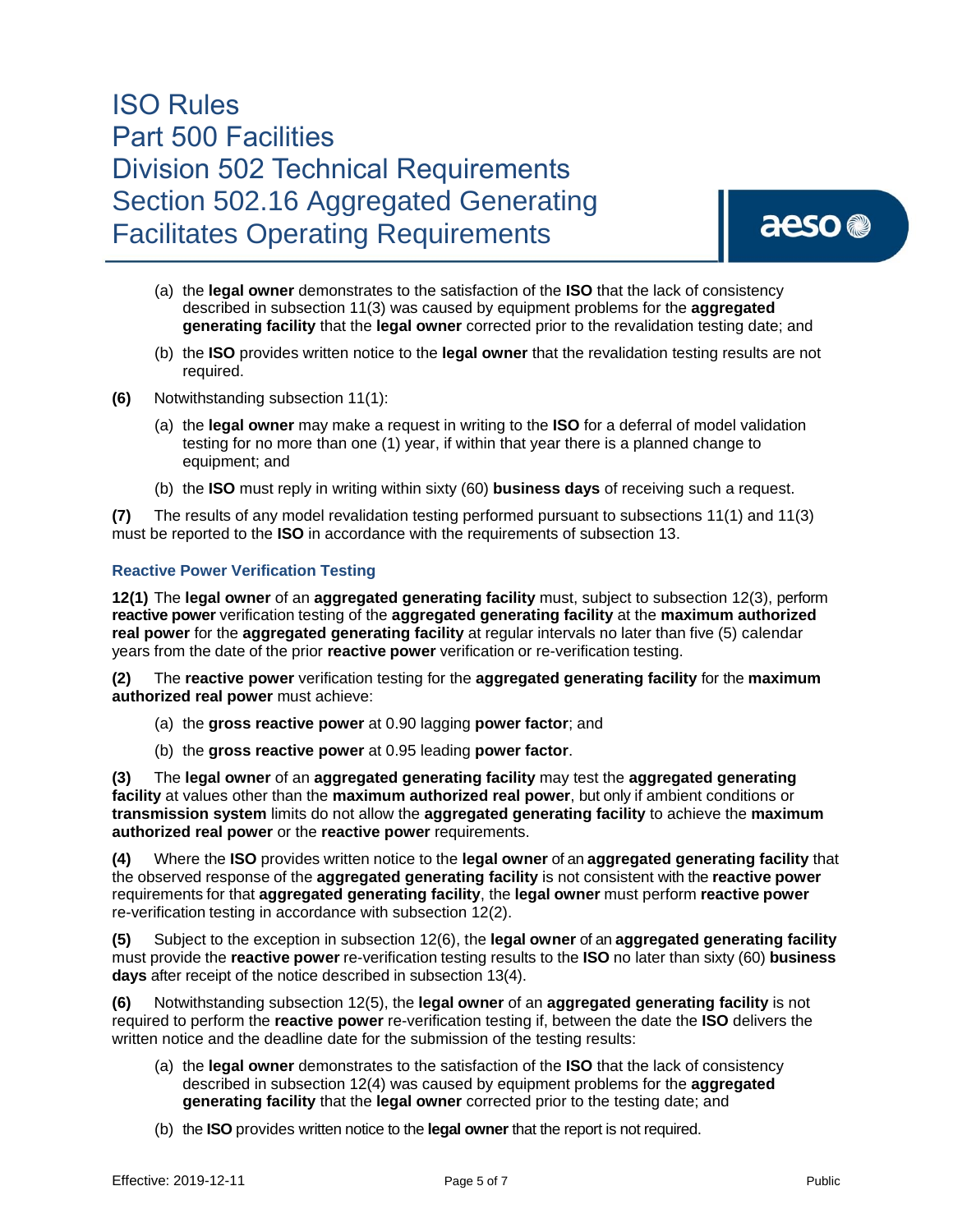aeso<sup>®</sup>

**(7)** The results of any **reactive power** re-verification testing performed pursuant to subsections 12(1) or 12(3) must:

- (a) be reported to the **ISO** in accordance with subsection 13; and
- (b) include a **reactive power** capability curve showing:
	- (i) over-excitation limiter or equivalents;
	- (ii) under-excitation limiters or equivalent; and
	- (iii) any other limiting factors.

#### **Model Validation and Reactive Power Verification Reporting**

**13(1)** The **legal owner** of an **aggregated generating facility** must submit all test results referred to in this Section 502.16 to the **ISO** in the form of reports that meet the requirements specified by the **ISO**.

**(2)** In addition to any other reporting requirements specified in this Section 502.16 the **legal owner** of an **aggregated generating facility** must, unless otherwise specified in this Section 502.16, submit a separate model validation and **reactive power** verification report in accordance with subsection 13(1) to the **ISO** no later than one hundred and eighty (180) **days** after the date of completion of each of:

- (a) the first connection of an **aggregated generating facility** to the **transmission system** or a **transmission facility** within the service area of the City of Medicine Hat;
- (b) the first connection of an **aggregated generating facility** to the **transmission system** or a **transmission facility** within the service area of the City of Medicine Hat upon completion of any modification described in subsections 10(2);
- (c) the in-service date of any increased **maximum authorized real power** of an **aggregated generating facility**;
- (d) the completion of model revalidation testing other than that required in subsection 11(3); and
- (e) the completion of any **reactive power** verification or re-verification testing other than that required in subsection 12(4).

#### **Power Quality**

**14(1)** The **ISO** must assess voltage unbalance concerns in accordance with the specifications set out in the *International Electrotechnical Commission 61000-3-13, Electromagnetic compatibility (EMC) – Part 3- 13: Limits - Assessment of emission limits for the connection of unbalanced installations to MV, HV and EHV power systems* at the **point of connection** of the **aggregated generating facility** to the **transmission system** or a **transmission facility** within the service area of the City of Medicine Hat.

**(2)** The **legal owner** and the **operator** of an **aggregated generating facility** must assist the **ISO** in a power quality investigation.

#### **Operator Availability**

**15** The **legal owner** of an **aggregated generating facility** must have a designated personnel available twenty four (24) hours a **day** every **day** of the calendar year for contact and communication with the **ISO**, in accordance with all applicable **ISO rules** and **reliability standards**.